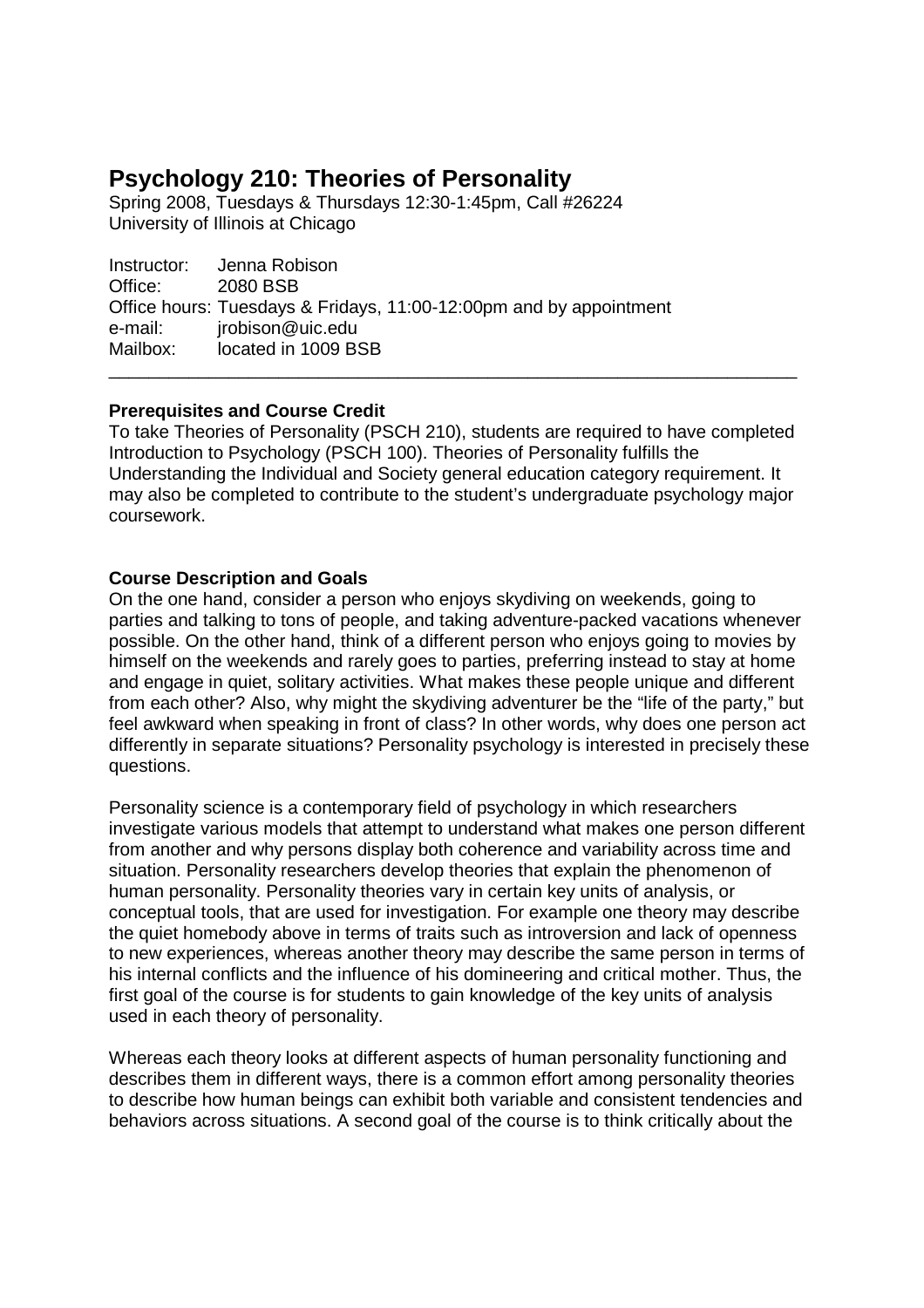theories. This will involve developing a better understanding of how these approaches uniquely contribute to the science of personality and evaluating the strengths and weaknesses of each theory.

In addition to having distinct theoretical models and units of analysis, each theory of personality is embedded in an ongoing tradition of research. Thus, a third goal of the course is to become familiar with various research methodologies that have been used to investigate and test the viability of personality theories. In addition to becoming familiar with current research topics in personality, you will have the chance to compare theories and determine how to apply different theories to explain real-life situations.

# **Required Text and Readings**

• Cervone, D. & Pervin, L. A. (Eds.). (2008). Personality: Theory and research  $(10^{th}$ ed). Hoboken, New Jersey: John Wiley & Sons, Inc.

Please note that the textbook is essential for the course because much of the material that cannot be covered during lecture will be explained in the textbook. Furthermore, exam questions will draw directly from material in the textbook in addition to material from the lectures.

In addition to textbook reading, students will need to read a journal article that explores an aspect of contemporary personality research for the paper assignment. Students can search for journal articles using PsycInfo, an online search engine offered to UIC students through the UIC library and presented on the UIC library webpage. Students can usually obtain articles on the website; if the articles are not available electronically, however, students can obtain them in person at the library or through interlibrary loan.

# **Assignments**

There are two writing assignments for the course. The requirements for the assignments are summarized below. Submit them via Safe Assignment on Blackboard. In addition, turn in a hard copy of each paper during class. Late papers will not receive the full points allotted on the assignment. Details of penalties are listed below.

- Units of Analysis Paper, due February  $7<sup>th</sup>$ . This short paper asks you to briefly summarize the units of analysis used for the personality theories that we have discussed to date: Psychodynamic, Phenomenological, and Trait theories of personality. The paper has a 2-page limit (double-spaced), so you will want to be succinct in your descriptions. The paper is worth 20 points. Papers turned in after lecture on February  $7<sup>th</sup>$  will be reduced by one point per day late. Papers will not be accepted after February 21<sup>st</sup>.
- Research Paper, due April  $10^{th}$ . The paper assignment is to compare the manner in which two personality theories address a particular topic, and to do so by drawing upon a specific piece of research that enables you to evaluate and compare the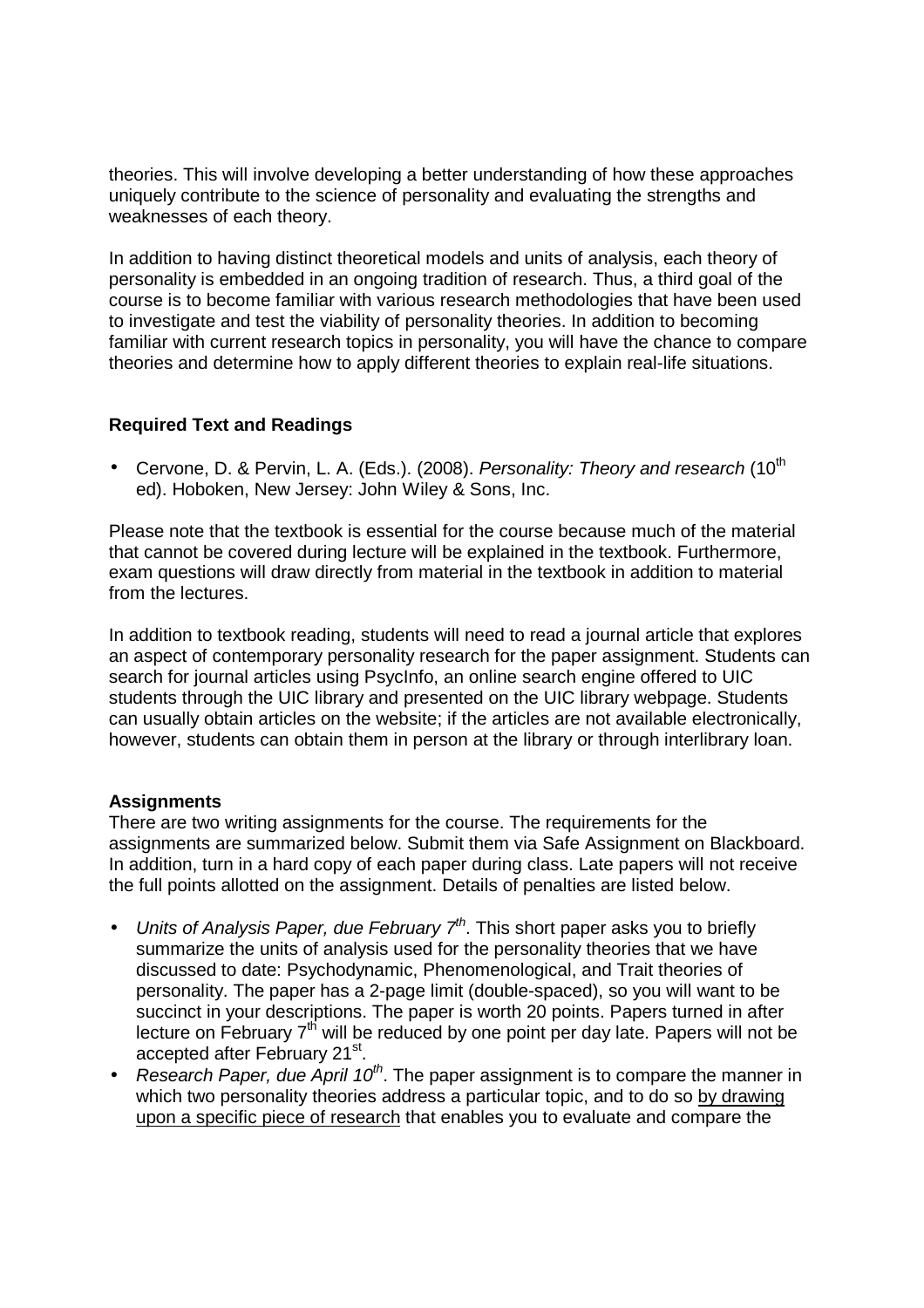theories. Specifically, you will describe the theories' units of analysis (your work on the previous paper will help you) and explore how they either help or do not help to explain the research in question. Details on paper topics, additional paper information, and a sample paper will be made available on the class website on blackboard during the first week of class. You should read this material carefully before beginning your paper, as it contains detailed guidelines and suggestions for the paper assignment. In addition, we will discuss the paper assignment in class. The paper should be approximately 5- to 7-pages in length, and it is worth 60 points. Papers turned in after lecture on April 10<sup>th</sup> will be reduced by two points per day late.

# **Grading**

Your grade for the course will be based on your performance on two paper assignments and three exams (2 exams during the semester and one final exam during finals week). The paper assignments each have different point allotments, as detailed above. The exams are multiple-choice tests that are each worth 40 points. The exams are not cumulative; instead, each one covers material covered since the previous exam.

Altogether, there are 200 points possible in the class. Your grade will be based on the total of your scores on the paper assignments and exams. At any point during class, you can calculate your grade based on the total points that have been distributed to date. For example, if you would like to know your grade after the first exam, you could add the points you earned and divide by the number of possible points at that point in the semester. Your final grade for the class will be determined based on your percentage of the total points as follows:

- $A = at least 90\%$  of the possible points (179 or more)
- $B = 80-89\%$  of the possible points (159-178)
- $C = 70-79\%$  of the possible points (139-158)
- $D = 60-69\%$  of the possible points (119-138)
- $F =$  less 59% of the possible points (less than 119)

The following is an example of how to calculate your grade. Suppose that one of your classmates, Person A. Lity, earned the following point scores during the semester: 12 points on the Units of Analysis paper, 36 points on the first exam, 50 points on the research paper, 39 points on the second exam, and 35 points on the final exam. Person's grade would be determined by adding all of her points together (172) and dividing by the total possible points (200), which would yield 86% and a "B" grade.

#### **Other**

- Please come to talk with me about class or ask any questions during my office hours. I would be happy to discuss class material with you, help you prepare for your paper, or answer any questions about psychology as a field of study.
- Your attendance in class is important to me! In addition to explaining and clarifying material about important personality theories, I will present research studies that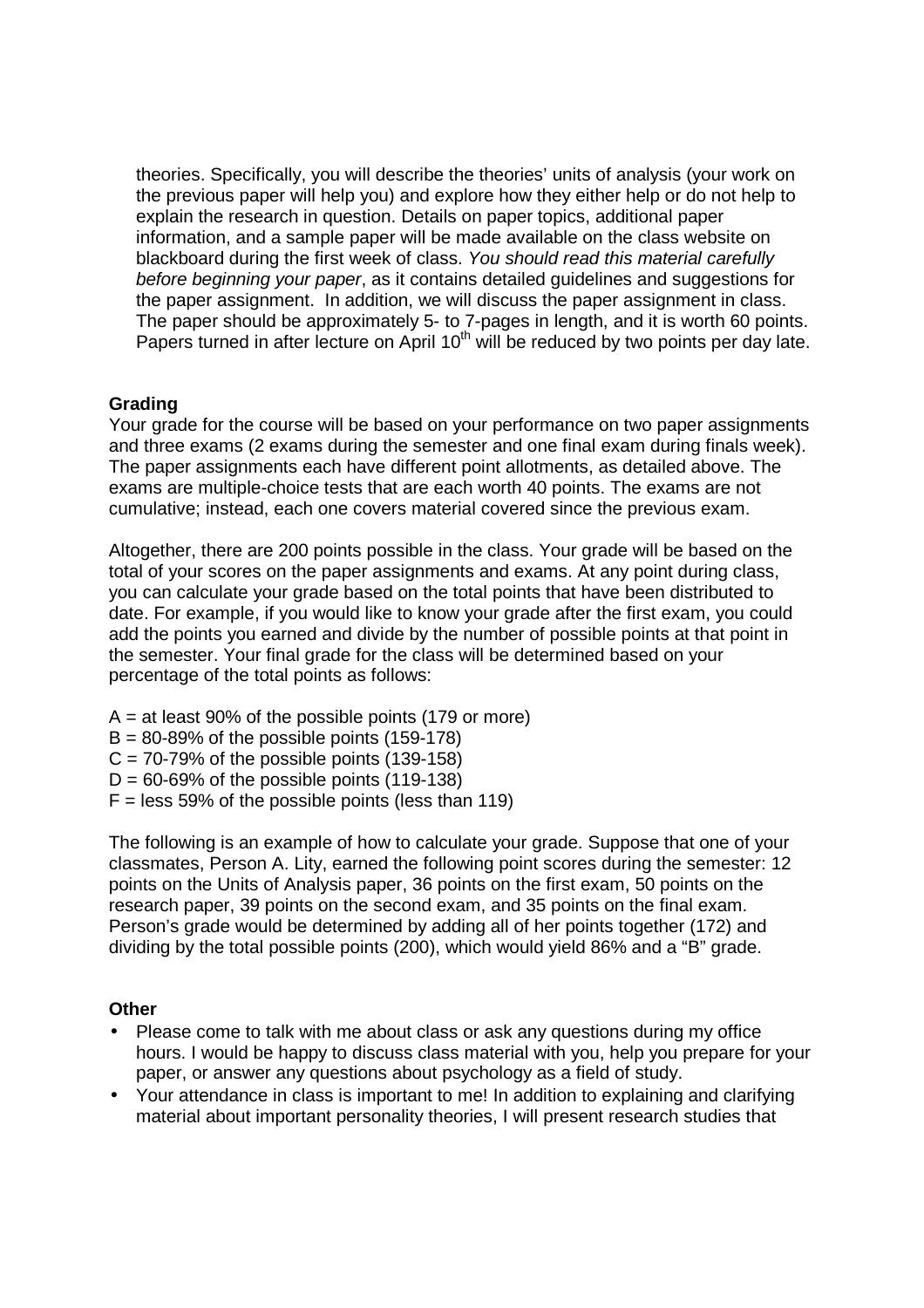elucidate the theories. Therefore, you are strongly encouraged to come to each lecture.

- The instructor reserves the right to assign bonus points as she sees fit during the course of the semester.
- In fairness to the vast majority of students who take their educations seriously, no form of cheating will be tolerated in this class. If you cheat on any assignment in this class you will fail the entire class and judicial charges will be filed (see the UIC Student Disciplinary Handbook for details). Cheating includes, but is not limited to, any form of plagiarism, which includes taking others' ideas and claiming them as your own, copying the words or ideas of a fellow student or any other author in your papers, copying even short phrases from written work that you are using as a reference (even if you cite it properly), handing in work you have submitted for another class, handing in papers you've gotten from the internet or other students, etc. Cheating also includes looking on others' tests or letting them look on yours or copying or giving test answers.
- Please inform me as soon as possible if you have any disabilities that require accommodations. In keeping with university policy, those who require accommodations for access and participation in this course must be registered with the Disability Resource Center. Please contact Office of Disability Services (ODS) at 312-413-2183 (voice) or 312-413-0123 (TTY).

\_\_\_\_\_\_\_\_\_\_\_\_\_\_\_\_\_\_\_\_\_\_\_\_\_\_\_\_\_\_\_\_\_\_\_\_\_\_\_\_\_\_\_\_\_\_\_\_\_\_\_\_\_\_\_\_\_\_\_\_\_\_\_\_\_\_\_\_\_\_

#### **Tentative Course Schedule**

| Week $1$ : | Jan 15, 17 | Chapters 1 & 2<br>What is a Personality Theory?<br>How can persons be studied scientifically?                |
|------------|------------|--------------------------------------------------------------------------------------------------------------|
| Week 2:    | Jan 22, 24 | Chapters 3 & 4<br>Psychodynamic Theories of Personality<br>Movie Day (date TBA): Who was Sigmund Freud?      |
| Week 3:    | Jan 29, 31 | Chapter 5 & 6<br>Phenomenological Theory of Personality                                                      |
| Week 4:    | Feb 5, 7   | Chapter 7<br><b>Trait Theories of Personality</b><br>Units of Analysis Paper due on February 7 <sup>th</sup> |
| Week $5$ : | Feb 12, 14 | Chapter 8<br><b>Five-Factor Model of Personality</b>                                                         |
| Week 6:    | Feb 19, 21 | Catch-up and exam review on February 19th<br>1 <sup>st</sup> Exam on February 21 <sup>st</sup>               |